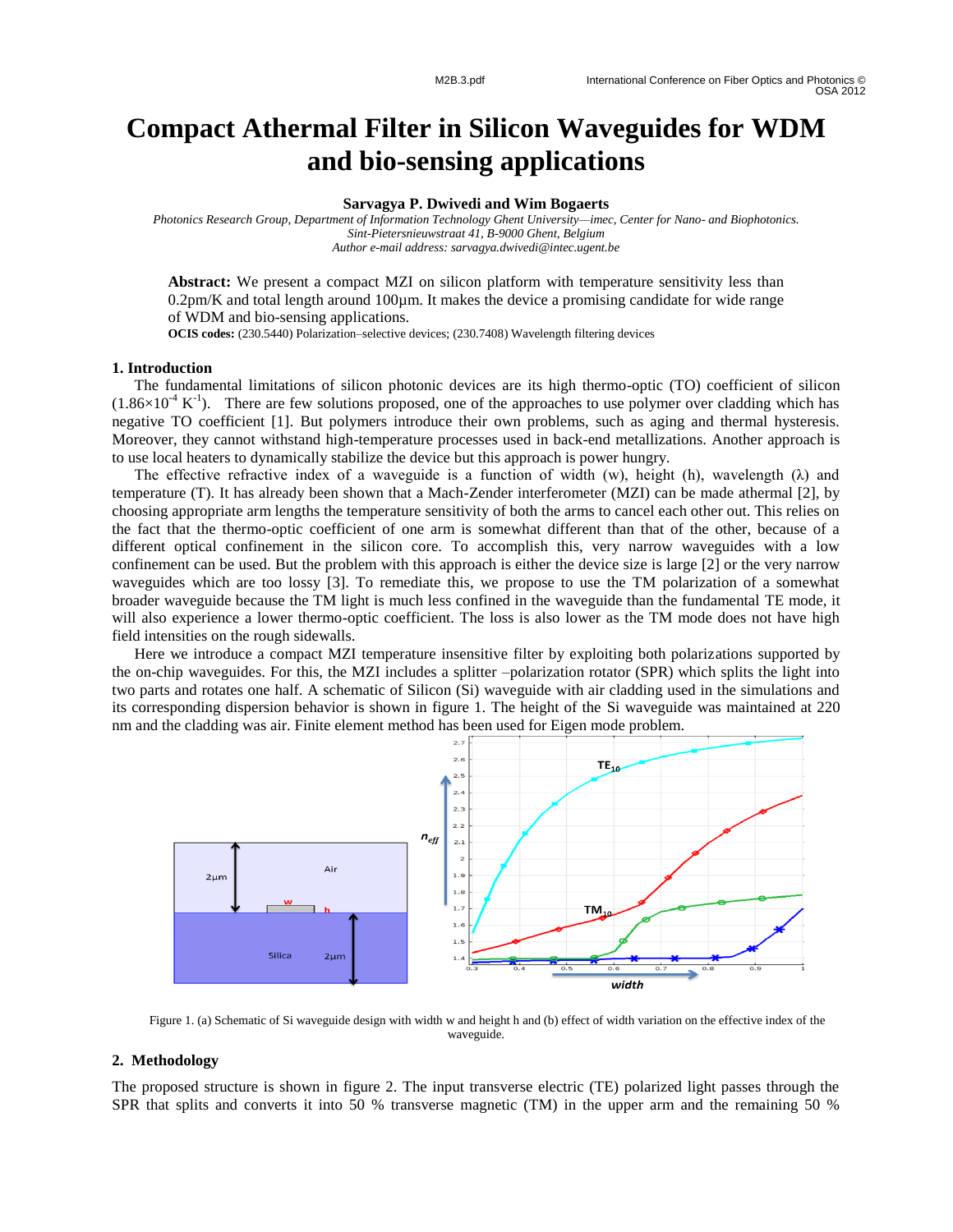remains in the lower arm as TE polarized light. Finally, they combine at output using a similar SPR as a combiner as shown in figure 2. There are adiabatic tapers connected from narrow to wider sections and vice-versa at both input and output ends as shown in figure 2.



Figure 2. Schematic of proposed MZI

For the standard MZI, the condition for constructive interference is:

$$
m\lambda = n_{eff}\Delta L \qquad (1)
$$

with m an integer. For destructive interference, m should be a half integer.  $n_{\text{eff}}$  is the effective index of the waveguide and *ΔL* is path length difference at a given wavelength λ. For the proposed design we used different waveguides and different modes in both arms, so Eq. 1 is modified:

$$
m\lambda = n_{eff_{TM}}.L1 - n_{eff_{TE}}.L2
$$
\n
$$
M = m - \left(\frac{dn_{eff_{TM}}}{d\lambda}.L1 - \frac{dn_{eff_{TE}}}{d\lambda}.L2\right)
$$
\n(3)

Here L1 and L2 are the lengths of the corresponding arms for TE and TM polarized light, M is the modified interference due to the induced dispersion due to the difference in effective indices in the corresponding arms. The shift of constructive/destructive interference wavelength will now shift with temperature *T* as

$$
\frac{d\lambda}{dT} = \left(\frac{dn_{eff}}{dT} \cdot L1 - \frac{dn_{eff}}{dT} \cdot L2\right) / M \tag{4}
$$

The objective for an athermal filter is to minimize the  $d\lambda/dT$  and by doing so we can calculate the corresponding lengths L1 and L2. We can see that the larger the difference between the dn/dT of the two arms, the smaller will be the footprint of the device. In all the simulation the n<sub>eff</sub> of silicon is taken as 3.48 and it's TO coefficient is  $1.86 \times 10^{-4}$  $K^{-1}$  and for underlying SiO<sub>2</sub> it is 1.45 and  $1 \times 10^{-5} K^{-1}$ , respectively.

The waveguide width used for both TE and TM polarization in the upper and lower arms was 450 nm. The width was chosen to maintain the single mode operation and fabrication tolerant (wider) waveguide section. The adiabatic tapers are connected from SPR to the waveguide sections and are included in the device simulation. The  $n_{\text{eff}}$  is 2.28 for TE and 1.55 for TM as given in figure 1 and their calculated TO coefficients are  $2.19 \times 10^{-4}$  K<sup>-1</sup> and  $9.61 \times 10^{-5}$  K<sup>-1</sup>, respectively.

Figure 3 (a) shows the SPR design in which the input is TE that splits into TM in the wider section due to the phase matching condition and asymmetric structure. The phase matching condition is fulfilled with 320 nm narrow TE waveguide and 600 nm TM waveguide at which  $n_{eff\_TE} = n_{eff\_TM} = 1.65$  as given in figure 1. Figure 3(b) and 3(c) showed the intensity profile and the coupling length  $(L<sub>c</sub>)$  with respect to power transfer.



Figure 3. (a) SPR design (b) Intensity profile with respect to the length and (c) Power transfer with coupling length Lc

The gap between the waveguides was kept constant as 200 nm. As seen in the figure 3(c) the 50 % power transfer from TE to TM takes place at  $Lc = 10.1 \mu m$ 

## **3. Result and Discussions**